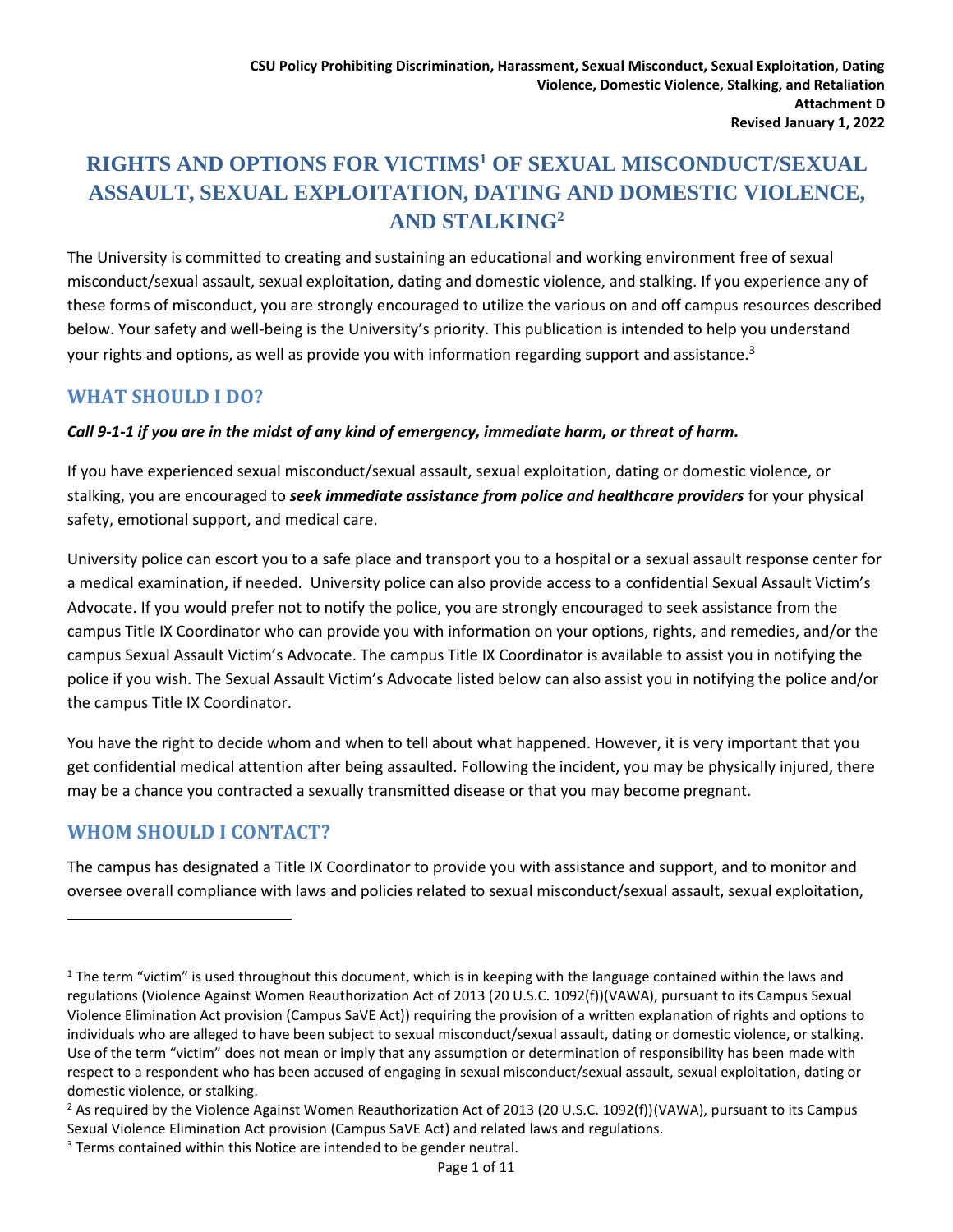dating and domestic violence, and stalking. Your campus Title IX Coordinator is available to explain and discuss your right to file a criminal complaint; the availability of Supportive Measures; the University's relevant complaint process, and your right to receive assistance with that process, including the investigation process; how confidentiality is handled; available resources, both on and off campus; and other related matters.

#### David Hickcox

- Title IX Coordinator and Discrimination, Harassment, and Retaliation Prevention Administrator
- [david.hickcox@humboldt.edu](mailto:david.hickcox@humboldt.edu)
- 707-826-5177

#### Ariel Aaron

- Benefits Manager; Deputy Title IX Investigator
- [ariel.aaron@humboldt.edu](mailto:ariel.aaron@humboldt.edu)
- (707) 826-5171

#### Scott Kasper

- Employee Relations and Compliance Manager; Deputy Title IX Investigator
- [scott.kasper@humboldt.edu](mailto:scott.kasper@humboldt.edu)
- (707) 826-5174

#### Donyet King

- Director of Residence Life; Deputy Title IX Investigator
- [donyet.king@humboldt.edu](mailto:donyet.king@humboldt.edu)
- (707) 826-5517

#### Stephen St. Onge

- Associate Vice President of Student Success; Deputy Title IX Investigator
- [stephen.stonge@humboldt.edu](mailto:stephen.stonge@humboldt.edu)
- (707) 826-3451

#### University Police Department

- Student Business Services Building, 1<sup>st</sup> Floor, 1 Harpst Street, Arcata, CA 95521
- [hsupd@humboldt.edu](mailto:hsupd@humboldt.edu)
- 707-826-5555 or 9-1-1 for emergencies

#### Arcata Police Department

- 736 F Street, Arcata, CA 95521
- 707-822-2428 or 9-1-1 for emergencies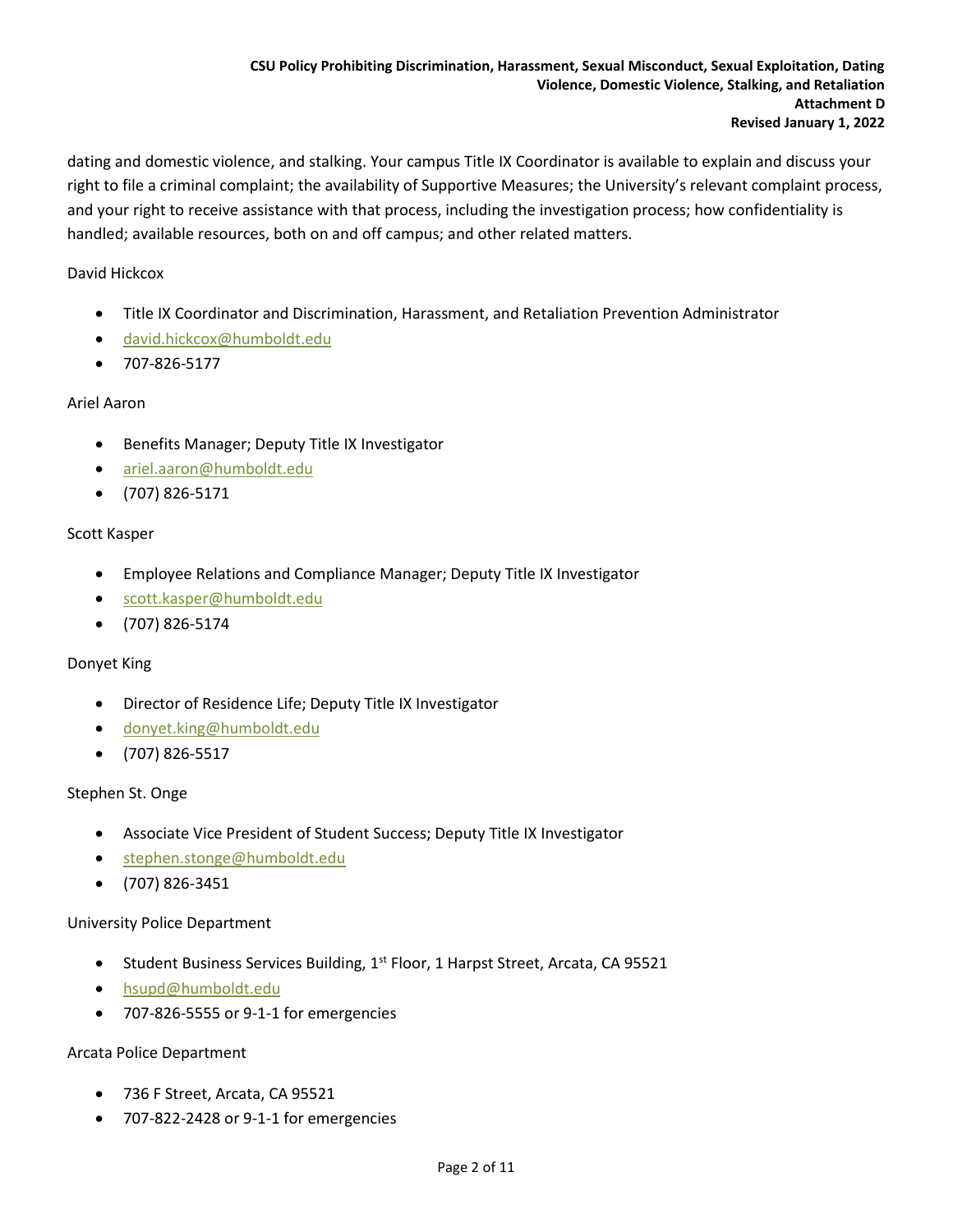Eureka Police Department

- 604 C St, Eureka, CA 95501
- 707-441-4060 or 9-1-1 for emergencies

Humboldt County Sheriff's Office

- 826 4th St, Eureka, CA 95501
- 707-445-7251 or 9-1-1 for emergencies

Campus Advocate Team (staffed by the North Coast Rape Crisis Team)

- Can meet with people in-person on campus location is determined on a case-by-case basis
- 24 Hr Hotline: 707-445-2881

U.S. Department of Education, Office for Civil Rights:

- $\bullet$  (800) 421-3481 or [ocr@ed.gov](mailto:ocr@ed.gov)
- If you wish to fill out a complaint form online with the OCR, you may do so at: <https://www2.ed.gov/about/offices/list/ocr/complaintprocess.html>

#### Medical & Counseling Services

- Counseling and Psychological Services:<https://counseling.humboldt.edu/>
- Student Health and Wellbeing Services[: https://wellbeing.humboldt.edu/clone-medical-pharmacy](https://wellbeing.humboldt.edu/clone-medical-pharmacy)
- Women's Resource Center: <https://hsuwomen.humboldt.edu/>

Off-Campus Services

- Mental Health Services[: https://basicneeds.humboldt.edu/resources/mental-health](https://basicneeds.humboldt.edu/resources/mental-health)
- Physical Health Services:<https://basicneeds.humboldt.edu/resources/physical-health>

## **THE IMPORTANCE OF PRESERVING EVIDENCE**

It is important that you take steps to preserve and collect evidence; doing so preserves the full range of options available to you, be it through the University's administrative complaint procedures or criminal prosecution. To preserve evidence: (1) do not wash your face or hands; (2) do not shower or bathe; (3) do not brush your teeth; (4) do not change clothes or straighten up the area where the assault took place; (5) do not dispose of clothes or other items that were present during the assault, or use the restroom; and, (6) seek a medical exam immediately. If you already cleaned up from the assault, you can still report the crime, as well as seek medical or counseling treatment. You should preserve text messages, social media postings, or notes that demonstrate the course of conduct. Contemporaneous photos of bruises or other injuries are helpful. You may consult with the campus Title IX Coordinator or Sexual Assault Victim's Advocate (see contact information above) for assistance as well.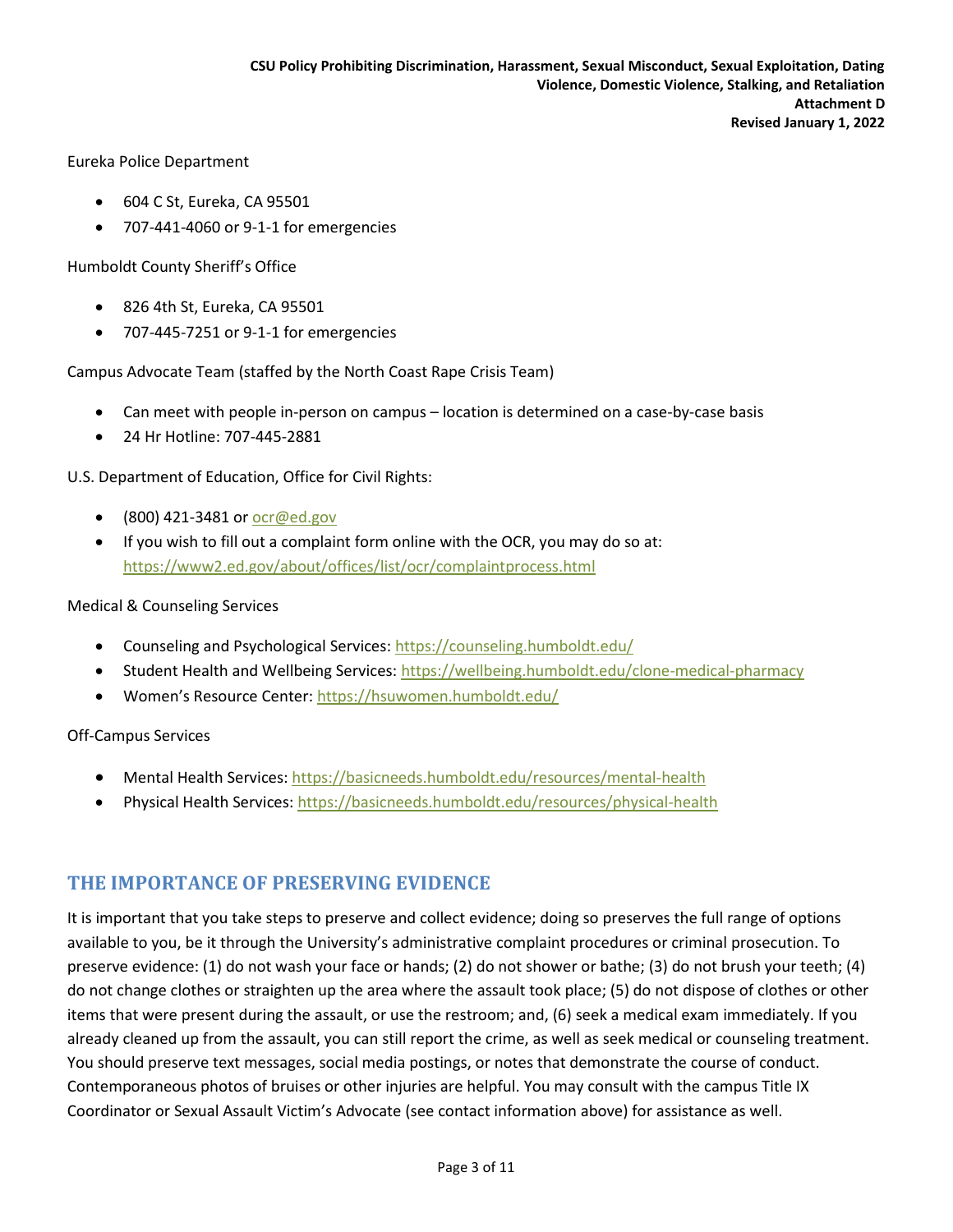# **WHAT REPORTING OPTIONS DO I HAVE?**

 $\overline{a}$ 

*The University's primary concern is your safety and the safety of the campus community.* The use of alcohol or drugs never makes the victim at fault for sexual misconduct/sexual assault. If you have experienced sexual misconduct/sexual assault, sexual exploitation, dating or domestic violence, or stalking you should not be deterred from reporting the incident out of a concern that you might be disciplined for related violations of drug, alcohol, or other University policies. A person who participates in investigations or proceedings involving sexual misconduct/sexual assault will not be subject to discipline for related violations of the Student Conduct Code or other University policies at or near the time of the incident unless the University determines the conduct places the health and safety of another person at risk or is otherwise egregious.

You have several reporting options, and you may pursue one or more of these options at any time. It is your right to have a friend, family member, Sexual Assault Victim's Advocate, or other representative present with you while reporting the incident. You also have the right to have a sexual assault counselor, Sexual Assault Victim's Advocate and/or support person of your choice present with you during a rape examination.

The campus Title IX Coordinator or Sexual Assault Victim's Advocate can assist you in notifying the police if you choose.

**Criminal**: Reporting to university police and/or local police is an option at any time. If you choose not to report to the police immediately following an incident, you can still make the report at a later time. However, with the passage of time, the ability to gather evidence to assist with criminal prosecution may be limited. Depending on the circumstances, the police may be able to obtain a criminal restraining order on your behalf.

**Administrative**: You may report to the campus Title IX Coordinator, who will provide you with written and verbal information regarding applicable University complaint procedures for investigating and addressing the incident. The Title IX Coordinator will also provide you with information regarding resources available to you, as well as information regarding your rights and options. Contact information for the Title IX Coordinator is listed above.

The campus Title IX Coordinator will also discuss with you any reasonable Supportive Measures the campus may offer prior to conclusion of an investigation to reduce or eliminate negative impact on you and provide you with available assistance. Examples include: adjustment to work assignments, housing locations, course schedules or supervisory reporting relationship; mutual restrictions on contact between you and the Respondent; leaves of absence; or campus escorts. These options may be available to you whether or not you choose to report the incident to campus police or law enforcement. The Title IX Coordinator remains available to assist you and provide you with reasonable Supportive Measures requested by you throughout the reporting, investigative, and disciplinary processes, and thereafter.

If it is determined that University policy<sup>4</sup> was violated, the Respondent may be subject to discipline, up to and including dismissal from University employment or expulsion from the University. You are entitled to be

<sup>4</sup> CSU Policy Prohibiting Discrimination, Harassment, Sexual Misconduct, Sexual Exploitation, Dating Violence, Domestic Violence, Stalking, and Retaliation.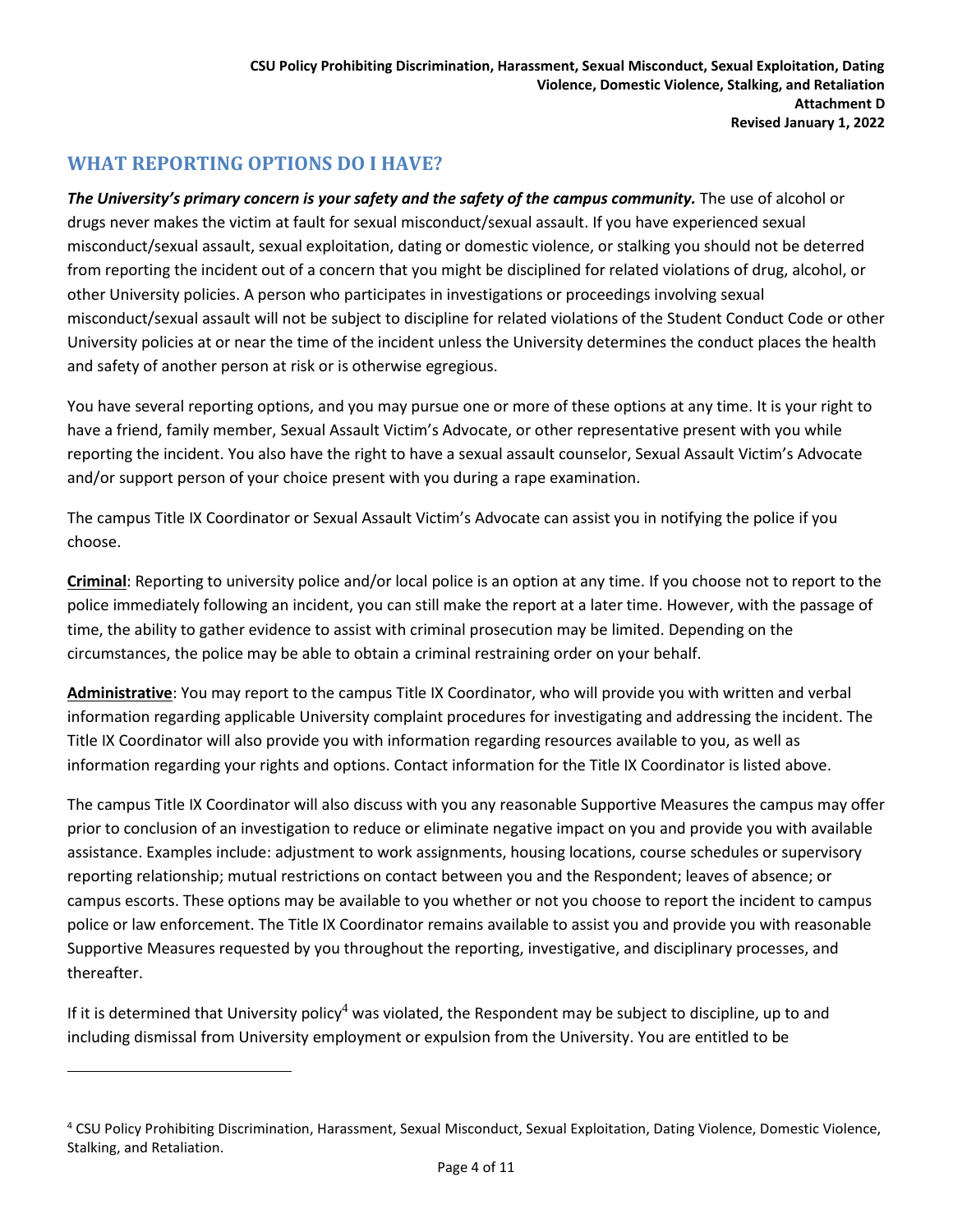accompanied to any related meeting or proceeding by an Advisor of your choice, including a Sexual Assault Victim's Advocate or domestic violence counselor. However, if you do not wish to participate in an investigation or hearing process, you have the right to decline to do so. Please know if you choose not to participate in the process, the University's ability to take action may be limited.

**Health/Counseling/Clergy:** You may choose to seek advice and assistance from physicians, psychotherapists, professional counselors, clergy, sexual assault and domestic violence counselors and advocates, including individuals who work or volunteer for them.

**Civil Lawsuit**: You may choose to file a civil lawsuit against the Respondent, whether or not criminal charges have been filed. A civil lawsuit provides you the opportunity to recover actual damages, which may include compensation for medical expenses, lost wages, pain, suffering, and emotional distress.

You may also choose to obtain a protective or restraining order (such as a domestic violence restraining order or a civil harassment restraining order). Restraining orders must be obtained from a court in the jurisdiction where the incident occurred. Restraining orders can protect victims who have experienced or are reasonably in fear of physical violence, sexual misconduct/sexual assault, sexual exploitation, dating or domestic violence, or stalking. university police and your campus Title IX Coordinator can offer assistance with obtaining a protective or restraining order.

**Non-reporting**: You are strongly encouraged to report any incidents to the police and/or campus Title IX Coordinator so that steps may be taken to protect you and the rest of the campus community. However, non-reporting is also an option.

# **CONFIDENTIALITY – KNOW YOUR OPTIONS**

 $\overline{\phantom{a}}$ 

We encourage victims of sexual misconduct/sexual assault, sexual exploitation, dating or domestic violence, or stalking to talk to someone about what happened – so you can get the support you need, and so the campus can respond appropriately. Whether – and the extent to which – a University employee may agree to maintain confidentiality (and not disclose information to the Title IX Coordinator) depends on the employee's position and responsibilities at the University. This information is intended to make you aware of the various reporting and confidential disclosure options available to you – so you can make informed choices about where to turn for help. The University encourages victims to talk to someone identified in one or more of these groups.

As explained below, some employees are required by law to maintain near complete confidentiality; talking to them is sometimes called a "privileged communication." Other Employees may talk to a victim in confidence, and generally only report to the University that an incident occurred without revealing any personally identifying information. Some employees are required to report all details of an incident (including the identities of both the victim and alleged perpetrator) to the Title IX Coordinator. A report to these employees constitutes a report to the University, and generally creates a legal obligation for the University to investigate the incident and take appropriate steps to address the situation.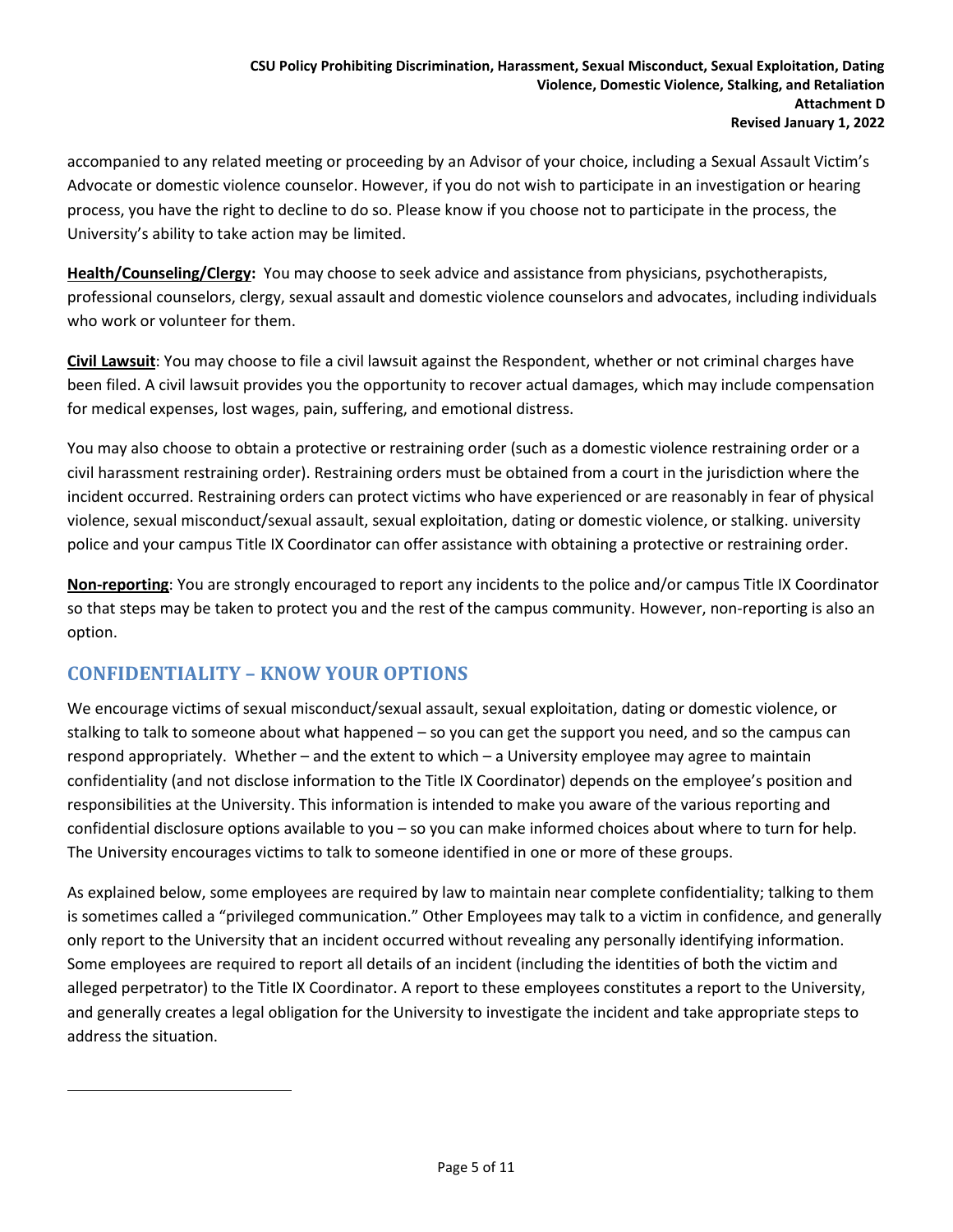### **Privileged and Confidential Communications**

Physicians, Psychotherapists, Professional Counselors and Clergy<sup>5</sup> – Physicians, psychotherapists, professional, licensed counselors, and clergy who work or volunteer on or off campus acting solely in those roles or capacity, in the provision of medical or mental health treatment or counseling (*including those who work or volunteer in those offices*) may **not** report **any** information about an incident of sexual misconduct/sexual assault to anyone else at the University, including the Title IX Coordinator, without your consent. You can seek assistance and support from physicians; psychotherapists, professional, licensed counselors, and clergy without triggering a University investigation that could reveal your identity or the fact of your disclosure. *However, see limited exceptions below regarding when health care practitioners must report to local law enforcement agencies. Health care practitioners should explain these limited exceptions to you, if applicable.* Following is the contact information for professional counselors and physicians (if any) on campus:

- Counseling Staff:<https://counseling.humboldt.edu/people>
- Medical Staff (go to heading "Medical team"): <https://wellbeing.humboldt.edu/people>

Sexual Assault and Domestic Violence Counselors and Advocates<sup>6</sup> – Sexual assault and domestic violence counselors and advocates who work or volunteer on or off campus in sexual assault centers, victim advocacy offices, women's centers, and health centers (*including all individuals who work or volunteer in these centers and offices, as well as non-professional counselors or advocates, and those who act in that role under their supervision*) may talk to you without revealing any information about you or the incident of sexual misconduct/sexual assault to anyone else at the campus, including the Title IX Coordinator, without your consent. You can seek assistance and support from these counselors and advocates without triggering a campus investigation that could reveal your identity or that you disclosed an incident to them. *However, see limited exceptions below regarding when sexual assault and domestic violence counselors and advocates must report to local law enforcement agencies. Counselors and advocates should explain these limited exceptions to you, if applicable.* Following is contact information for sexual assault and domestic violence counselors and advocates:

Campus Advocate Team (staffed by the North Coast Rape Crisis Team)

- Can meet with people in-person on campus location is determined on a case-by-case basis
- 24-hour hotline: 707-445-2881

 $\overline{a}$ 

If you speak only to a physician, professional counselor, clergy member, sexual assault counselor, domestic violence counselor or advocate, you must understand that the campus will be unable to conduct an investigation into the particular incident or pursue disciplinary action against the Respondent, if you choose to maintain confidentiality.

Even so, these individuals will still assist you in receiving other necessary protection and support, such as victim advocacy, disability, medical/health or mental health services, or legal services. They may not, however, be able to assist you with campus academic support or accommodations, or changes to campus-based living or working

<sup>5</sup> See Cal. Evid. Code § 990 et seq., § 1010 et seq., and § 1030 et seq.

<sup>6</sup> See Cal. Evid. Code § 1035 et seq. and § 1037 et seq.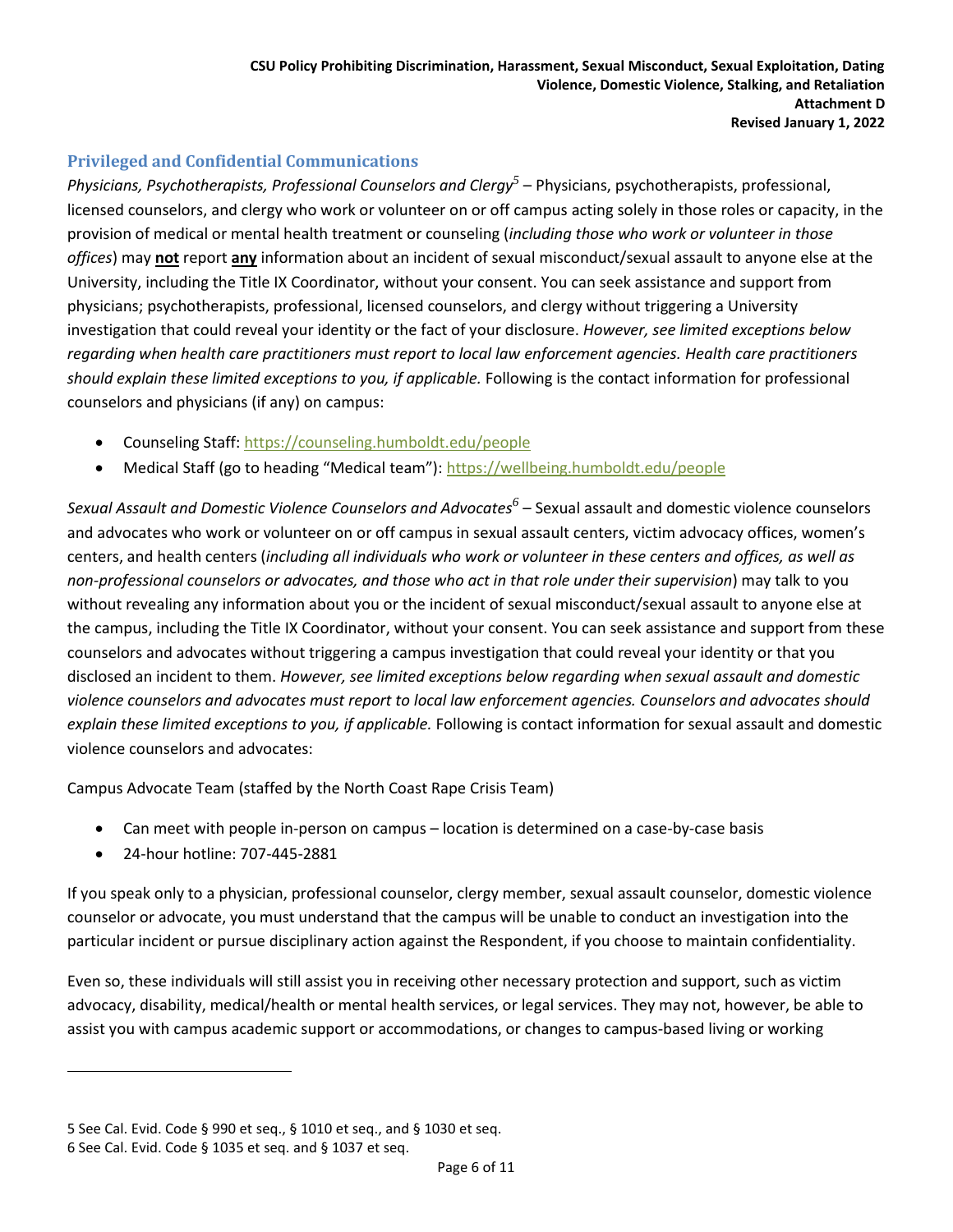**Revised January 1, 2022**

schedules, or assist with adjustments to course schedules. Only the University and the Title IX Coordinator can assist with those matters (see below). A victim who at first requests confidentiality may later decide to file a complaint with the University or report the incident to the police, and thus have the incident fully investigated. These counselors and advocates can provide you with that assistance if you wish. These counselors and advocates will also explain that Title IX includes protections against retaliation, and that the campus will not only take steps to prevent retaliation when it knows or reasonably should know of possible retaliation, but will also take strong responsive action if it occurs.

**EXCEPTIONS**: Under California law, any health practitioner employed in a health facility, clinic, physician's office, or local or state public health department or clinic is required to make a report to local law enforcement if he or she provides medical services for a *physical condition* to a patient/victim who he or she knows or reasonably suspects is suffering from: (1) a wound or physical injury inflicted by a firearm; or (2) any wound or other physical injury inflicted upon a victim where the injury is the result of assaultive or abusive conduct (including sexual misconduct/sexual assault and dating and domestic violence).<sup>7</sup> This exception does *not* apply to sexual assault and domestic violence counselors and advocates. Health care practitioners will explain this limited exception to you, if applicable.

Additionally, under California law, *all* professionals described above (physicians, psychotherapists, professional counselors, clergy, and sexual assault and domestic violence counselors and advocates) are mandatory child abuse and neglect reporters, and are required to report incidents involving victims under 18 years of age to local law enforcement. $8$  These professionals will explain this limited exception to you, if applicable.

Finally, some or all of these professionals may also have reporting obligations under California law to: (1) local law enforcement in cases involving threats of immediate or imminent harm to self or others where disclosure of the information is necessary to prevent the threatened danger;<sup>9</sup> or (2) to the court if compelled by court order or subpoena in a criminal proceeding related to the incident.<sup>10</sup> If applicable, these professionals will explain this limited exception to you.

### **Reporting to University or Local Police**

If you report certain sex offenses to local or university police, the police are required to notify you that your name will become a matter of public record *unless confidentiality is requested*.<sup>11</sup> If you request that your identity be kept confidential, your name will not become a matter of public record and the police will not report your identity to anyone else at the University, including the Title IX Coordinator. University police will, however, report the facts of the incident itself to the Title IX Coordinator being sure not to reveal to the Title IX Coordinator your name/identity, or compromise their own criminal investigation.

 $\overline{\phantom{a}}$ 

<sup>7</sup> Assaultive or abusive conduct is defined to include a list of 24 criminal offenses, including sexual battery, incest, rape, spousal rape, abuse of a spouse or cohabitant, and any attempt to commit these crimes. See Cal. Penal Code §§ 11160-11163.2. 8 See Cal. Penal Code §§ 11164-11174.3; see als[o CSU Executive Order 1083](https://calstate.policystat.com/policy/6596436/latest/) or any superseding executive order.

<sup>9</sup> See Cal. Evid. Code § 1024.

<sup>10</sup> See Cal. Evid. Code § 1035.4.

<sup>11</sup> See Cal. Penal Code § 293; Cal. Gov. Code § 6254(f).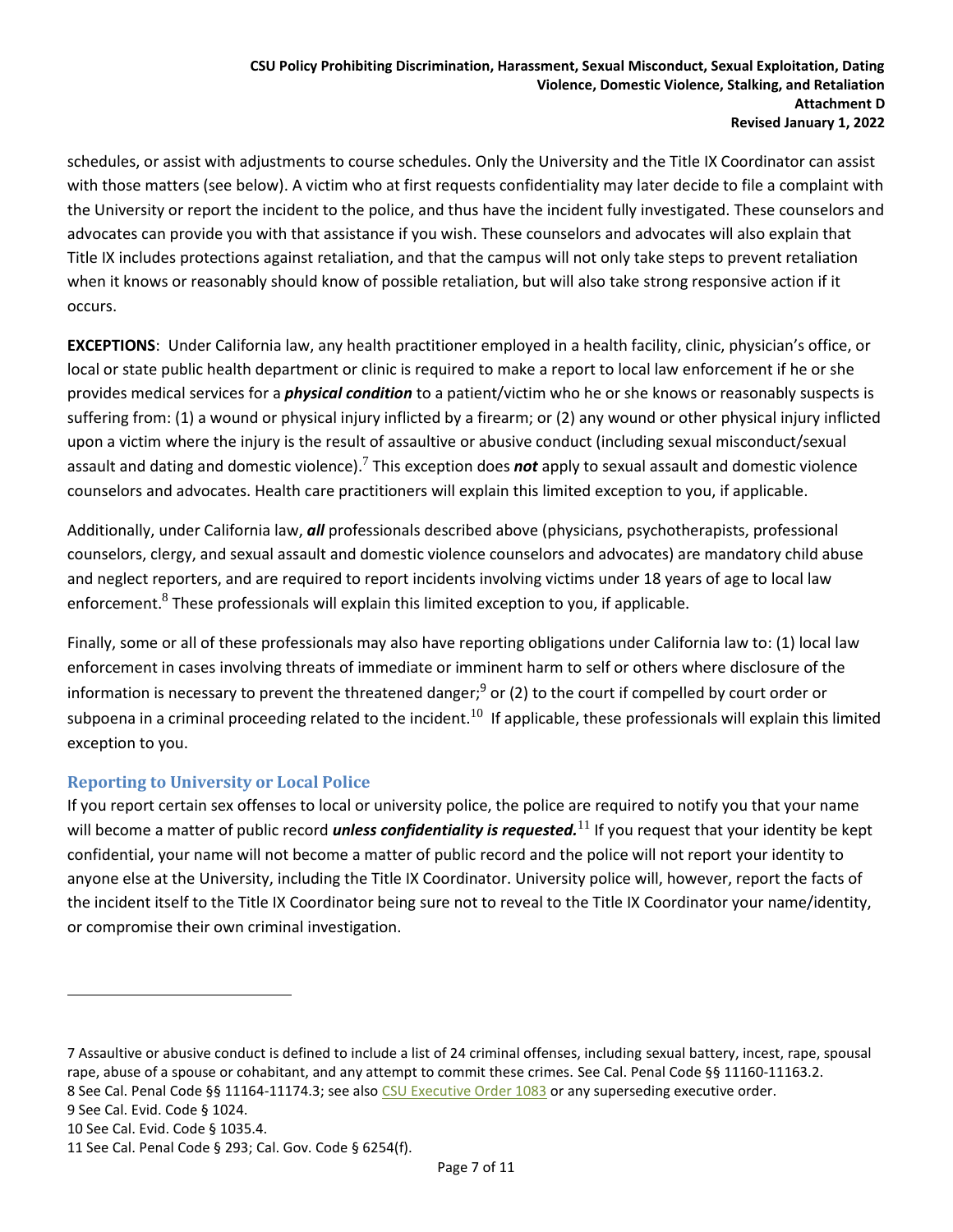The campus is required by the federal Clery Act to report certain types of crimes (including certain sex offenses) in statistical reports. However, while the University will report the *type* of incident in the annual crime statistics report known as the Annual Security Report, your name/identity will not be included.

#### **Reporting to the Title IX Coordinator and Other University Employees**

Most University employees have a duty to report disclosed incidents of sexual misconduct/sexual assault, sexual exploitation, dating and domestic violence, and stalking when they are on notice of it. When you tell the Title IX Coordinator or another campus employee about an incident, you have the right to expect the campus to take immediate and appropriate steps to investigate what happened and to resolve the matter promptly and equitably. *In all cases, we strongly encourage victims to report sexual misconduct/sexual assault, sexual exploitation, dating and domestic violence, and stalking directly to the Title IX Coordinator*.

As detailed above, all University employees *except* physicians, licensed counselors, sexual assault victim's advocates must report to the Title IX Coordinator all relevant details about incidents of which they become aware. The campus will need to determine what happened – and will need to know the names of the victim(s) and the alleged perpetrator(s), any witnesses, and any other relevant facts, including the date, time and specific location of the incident.

To the extent possible, information reported to the Title IX Coordinator or other University employee will be shared only with individuals responsible for handling the campus' response to the incident. Any Supportive Measures will remain confidential except when it is not possible to maintain confidentiality in order to provide the Supportive Measures. The campus will protect the privacy of individuals involved except as otherwise required by law or University policy. A report may result in the gathering of extremely sensitive information about you and other individuals in the campus community. While such information is considered confidential, University policy regarding access to public records and disclosure of personal information may require disclosure of certain information concerning a reported incident. In such cases, efforts will be made to redact the records, as appropriate, in order to protect your identity and privacy and the privacy of other involved individuals.

The Title IX Coordinator can be reached at:

- David Hickcox, Title IX Coordinator and Discrimination, Harassment, and Retaliation Prevention Administrator
- [David.Hickcox@humboldt.edu](mailto:David.Hickcox@humboldt.edu)
- 707-826-5177

If you request of the Title IX Coordinator or another University employee that your identity remain completely confidential, the Title IX Coordinator will explain that the campus cannot always honor that request and cannot guarantee complete confidentiality. If you wish to maintain confidentiality or request that no investigation be conducted or disciplinary action taken, the campus must weigh that request against the campus' obligation to provide a safe, non-discriminatory environment for all students, employees and third parties, including you. Under those circumstances, the Title IX Coordinator will determine whether your request for complete confidentiality and/or no investigation can be honored under the facts and circumstances of the particular case, including whether the campus has a legal obligation to report the incident, conduct an investigation or take other appropriate steps. Without information about your identity, the campus' ability to meaningfully investigate the incident and pursue disciplinary action against the perpetrator may be severely limited.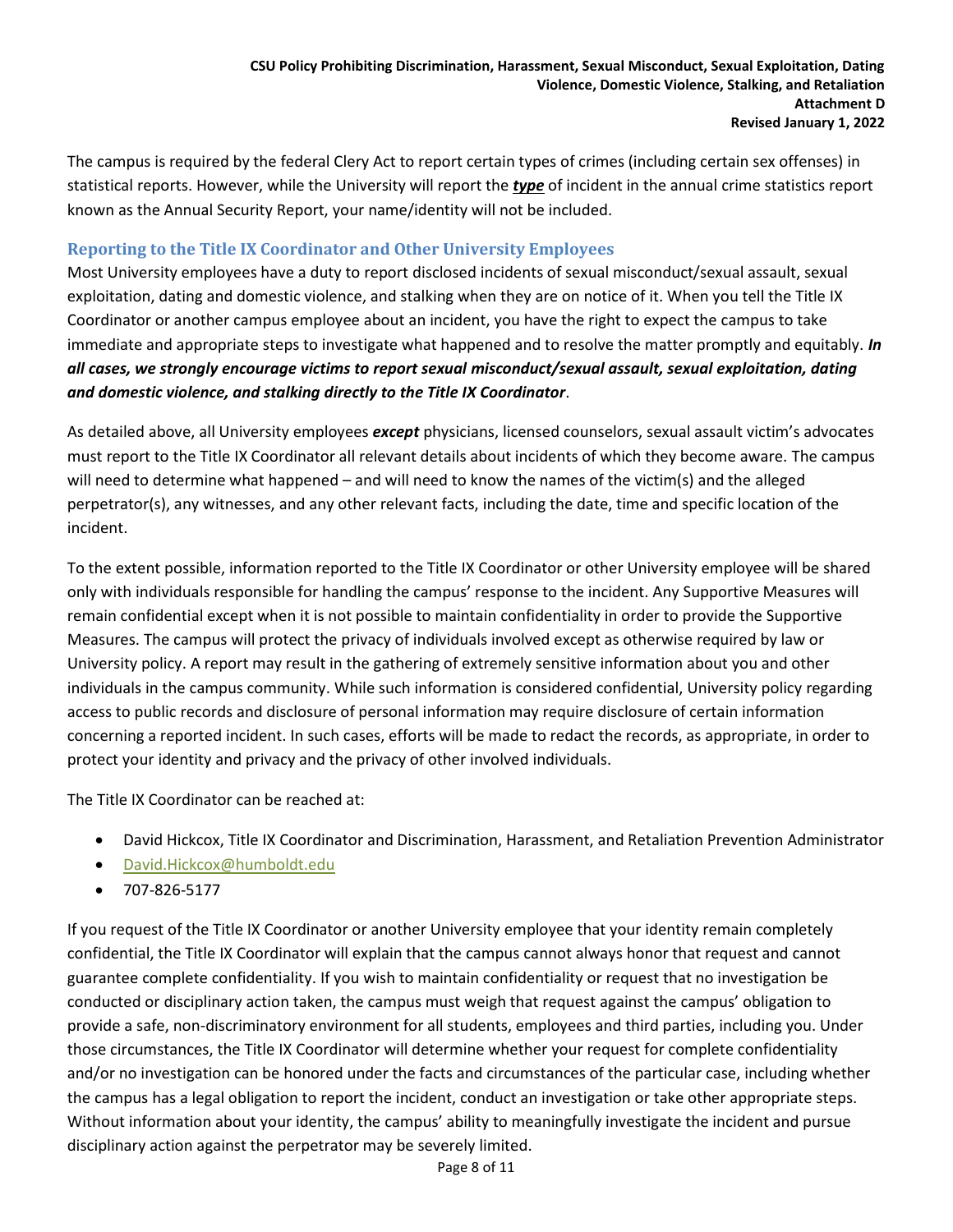**Revised January 1, 2022**

The Title IX Coordinator will inform you prior to starting an investigation and will, to the extent possible, only share information with people responsible for handling the campus' response. The Title IX Coordinator will remain mindful of your well-being, and will take ongoing steps to protect you from retaliation or harm, and work with you to create a safety plan. Retaliation against you, whether by students or employees, will not be tolerated. The campus and Title IX Coordinator will also:

- Provide Supportive Measures requested by you, if they are reasonably available, regardless of whether you choose to report sexual misconduct/sexual assault, sexual exploitation, dating or domestic violence, or stalking to Campus or local police;
- Assist you in accessing other available victim advocacy, academic support, counseling, disability, medical/health or mental health services, and legal assistance both on and off campus;
- Make connections to individuals on campus who can provide support and solutions with respect to a variety of logistics, including transportation assistance, visa/immigration assistance, and financial aid assistance;
- Provide other security and support, which could include issuing a mutual no-contact order, helping arrange a change of campus-based living or working arrangements or course schedules or adjustments for assignments, tests, or work duties; and
- Inform you of your right to report a crime to university or local police and provide you with assistance if you wish to make such a report.

The campus will not require you to participate in any investigation or disciplinary proceeding if you do not wish to participate.

The campus will not generally notify parents or legal guardians of your report unless you are under the age of 18 or you provide the campus with written permission to do so. $^{12}$ 

Under California law, and pursuant to University policy, certain University employees, including the Title IX Coordinator, are mandatory child abuse and neglect reporters and should explain to victims under 18 years of age that they are required to report the incident to the police.<sup>13</sup> However, the identity of the person who reports and the report itself are confidential and disclosed only among appropriate agencies.<sup>14</sup>

Because the campus is under a continuing legal obligation to address the issue of sexual misconduct/sexual assault, sexual exploitation, dating and domestic violence, and stalking campus-wide, any such reports (including nonidentifying reports) may also prompt the campus to consider broader remedial action – such as increased monitoring, supervision or security at locations where the reported incident occurred; increased education, training and prevention efforts, including to targeted population groups; conducting climate assessments/victimization surveys; and/or revising its policies and practices.

 $\overline{\phantom{a}}$ 

<sup>12</sup> If there is a health and safety issue (e.g., immediate threat to self or others), the campus may notify parents or legal guardians, regardless of the victim's age, as allowed under the Family Educational Rights and Privacy Act (20 U.S.C. § 1232g). 13 See Cal. Penal Code §§ 11164-11174.3; see als[o CSU Executive Order 1083](https://calstate.policystat.com/policy/6596436/latest/) or any superseding executive order. 14 See Cal. Penal Code § 11167(d).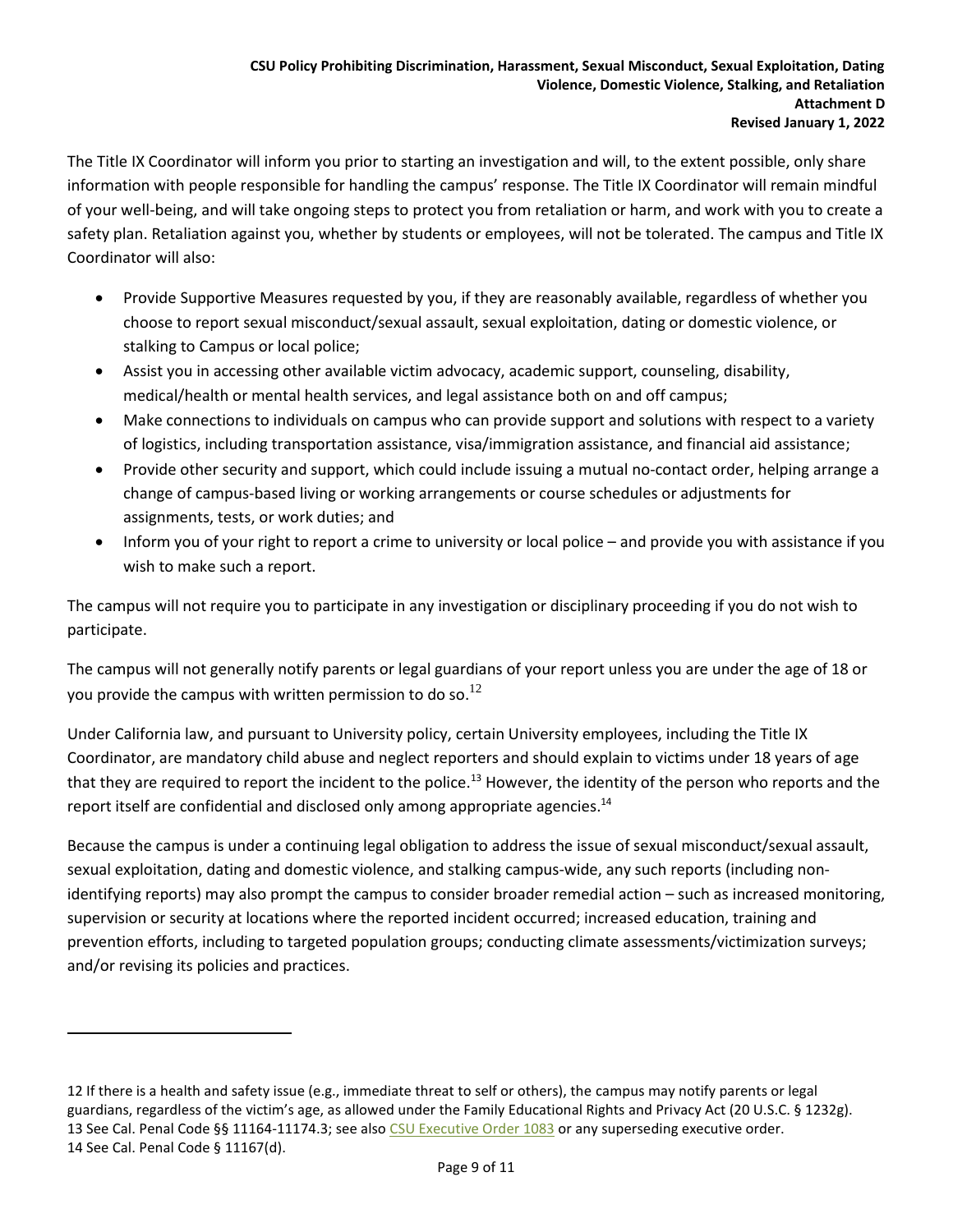The Office of the Ombuds, if available on your specific campus, provides confidential, neutral and informal dispute resolution services, provides information about University policies and procedures, and makes referrals. However, in sexual misconduct/sexual assault, sexual exploitation, dating and domestic violence, and stalking cases, the Ombuds as well as all other University employees (except for physicians, licensed counselors, sexual assault counselors and advocates as discussed above) must report incidents to the Title IX Coordinator.

**NOTE**: If the campus determines that the perpetrator poses a serious and immediate threat to the campus community, a designated Campus Security Authority under the Clery Act may be called upon to issue a timely warning to the community. Any such warning will not include any information that identifies the victim.

# **AS A REPORTER, AM I PROTECTED FROM RETALIATION?**

Yes, University policies prohibit retaliation against a person who:

- Reports sexual misconduct/sexual assault, sexual exploitation, dating or domestic violence, or stalking;
- Assists someone with such a report; or
- Participates in any manner in any related investigation or resolution.

No officer, employee or agent of the University shall retaliate, intimidate, threaten, coerce, or otherwise discriminate against any individual for exercising his/her rights or responsibilities. Retaliation includes threats, intimidation, reprisals, and/or adverse actions related to employment or education. Retaliation, if proven, is a violation of University policies and may result in discipline, up to and including termination of employment or expulsion from the University.

## **WHAT ELSE MIGHT HAPPEN IF I NOTIFY UNIVERSITY POLICE?**

Should you choose to notify university police, you will be escorted to a safe place if necessary, and may be transported to a hospital or sexual assault response center for a medical exam. University police can also provide access to a confidential Sexual Assault Victim's Advocate, if desired. First and foremost, the medical exam you receive from a hospital or sexual assault response center treats any physical injury or effect. The exam may include a vaginal and/or anal examination, testing, and prophylactic treatment for sexually transmitted infections and possible pregnancy.

Second, the medical exam properly collects and preserves evidence. Seeking a medical exam for treatment and evidence collection does not commit you to any particular course of action, and your medical records are confidential.

## **WHAT CSU PROCEDURES ARE AVAILABLE?**

The University has formal written procedures that provide for a campus investigation of reports of sexual misconduct/sexual assault, sexual exploitation, dating and domestic violence, and stalking, hearings where applicable, written findings sent to the Complainant and the Respondent, and a review of the campus findings by the CSU Chancellor's Office. The procedure for complaints against CSU employees and third parties is separate from, but